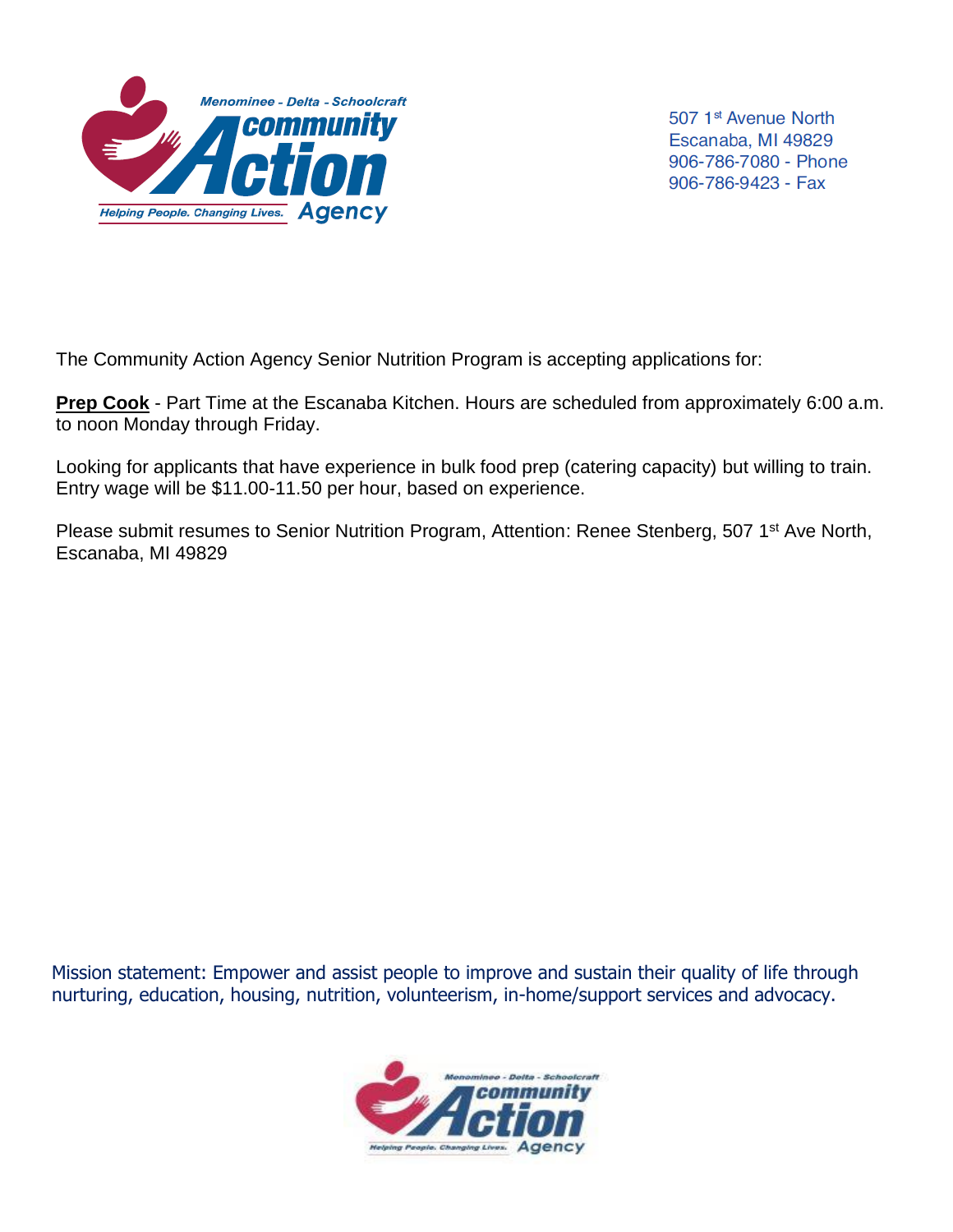| <b>Job Title: Prep Cook</b> |
|-----------------------------|
| Revised: January 2021       |
| Reports To: Head Cook       |

Location: Kitchen Revised: January 2021 **Program:** Senior Services<br>
Reports To: Head Cook **Classification:** Non-Exempt. Ho Classification: Non-Exempt, Hourly, Part-Time

#### POSITION OVERVIEW

Assists with preparation and packing of home delivered and congregate meals for program participants, and other contracted meals. Comply with Michigan Health Department standards as well as nutrition program standards for all kitchen operations.

### **REQUIREMENTS**

- High school diploma or equivalent.
- Experience in quantity cooking.
- Perform heavy work (lifting 50 pounds maximum with frequent lifting and/or carrying of objects weighing up to 30 pounds), stand/walk for up to six hours, use hands for repetitive grasping, frequently bend and twist body, work around stoves, convection ovens, steamers and other commercial kitchen equipment, handling hot pots and pans.
- Ability to work effectively with co-workers and supervisors.
- Submit to criminal background check.

# JOB ESSENTIALS

- Accurately package and track meal counts for each route and congregate sites.
- Assist with food and supply inventories. Shelve and properly mark inventory as requested.
- Maintain safe food temperatures while preparing and packing food to assure meals reach program participants safe food temperature set by Michigan Department of Public Health.
- Assist with assigned cleaning.
- Work a flexible schedule to allow for increase/decrease in meal counts and duties.
- Maintain client/participant confidentiality.
- Participate in required staff trainings and meetings.

## ADA Physical Activities Checklist

## 1. The physical activity of the position.

A. Climbing: Ascending or descending ladders, using feet and legs and/or hands and arms. Body agility is emphasized.

B. Balancing: Maintaining body equilibrium to prevent falling and walking, standing or crouching. C. Stooping: Bending body downward and forward by bending spine at the waist. This factor is important if it occurs to a considerable degree and requires full motion of the lower extremities and

back muscles.

- D. Kneeling: Bending legs at knee to come to a rest on knee or knees.
- E. Crouching: Bending the body downward and forward by bending leg and spine.
- F. Reaching: Extending hand(s) and arm(s) in any direction.
- G. Standing: Particularly for sustained periods of time.

# (1 of 2)

H. Walking: Moving about on foot to accomplish tasks.

I. Pushing: Using upper extremities to press against something with steady force in order to thrust forward, downward or outward.